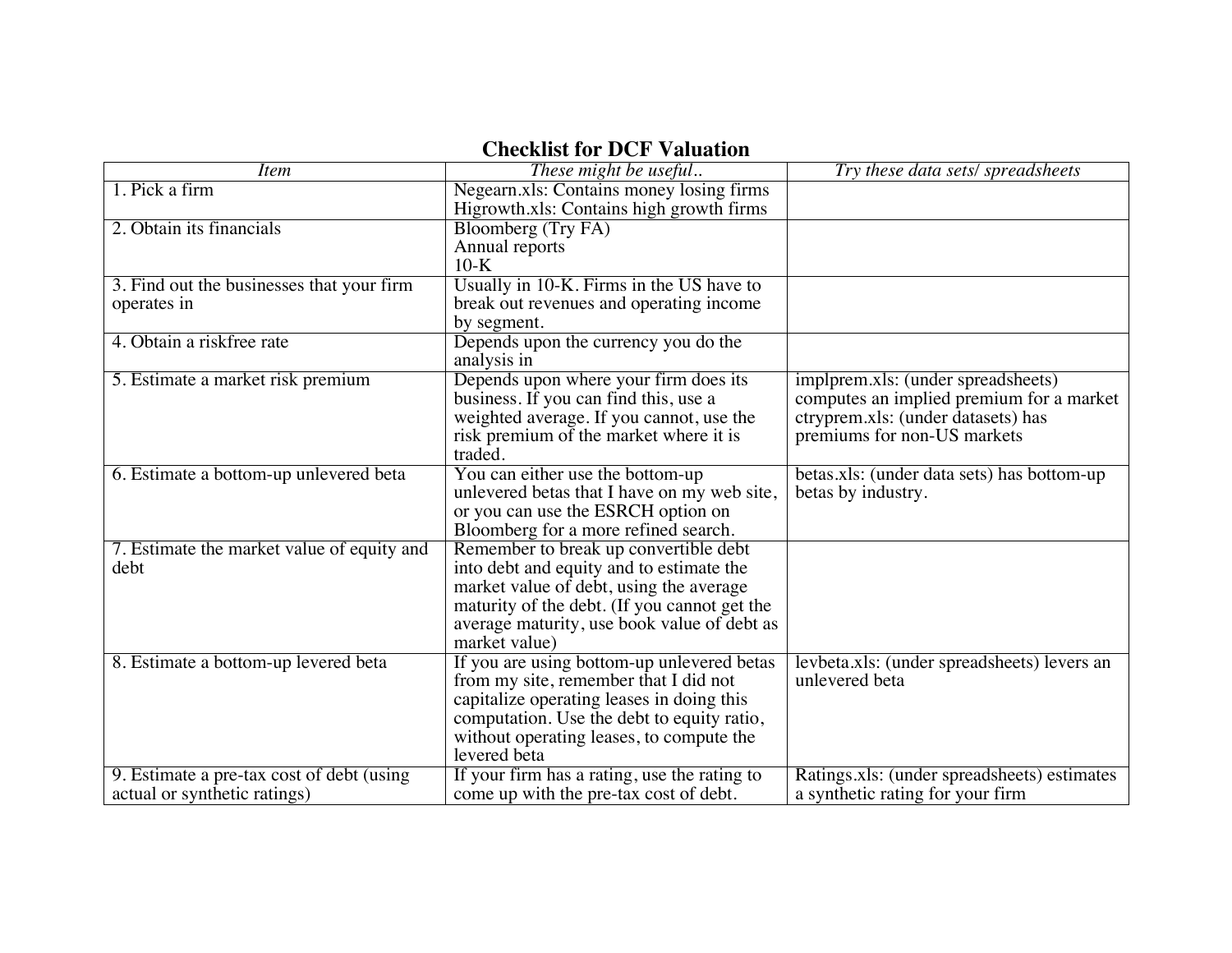|                                           | (using the default spread). If your firm<br>does not have a rating, estimate a synthetic<br>rating.                                                                                                                                    |                                                                                                                               |
|-------------------------------------------|----------------------------------------------------------------------------------------------------------------------------------------------------------------------------------------------------------------------------------------|-------------------------------------------------------------------------------------------------------------------------------|
| 10. Convert operating leases into debt    | If you have a non-US firm that does not<br>report commitments, and you cannot find<br>the operating lease expenses from the<br>current year, ignore this step. (You will<br>need a pre-tax cost of debt to do this. Look<br>at step 9) | Oplease.xls: (under spreadsheets) Converts<br>operating leases into debt                                                      |
| 11. Estimate a tax rate                   | You can use the effective tax rate, as long<br>as it is not too different from the marginal<br>tax rate (35% for US firms). If it is much<br>lower, you might want to adjust this tax<br>rate as you move through time.                |                                                                                                                               |
| 11. Estimate a cost of capital            | Use the market value weights of debt<br>(including operating leases) and equity<br>(including conversion options) to estimate<br>the cost of capital                                                                                   | Wacc.xls (under data sets): has typical<br>costs of capital by sector. You can<br>compare your cost of capital to these       |
| 12. Capitalize R&D expenses               | You can use the broad guidelines that I<br>have at the bottom of my spreadsheet to set<br>an amortization period. Remember to<br>adjust book value of equity, operating<br>income and net cap ex as a consequence)                     | R&DConv.xls (under spreadsheets): does<br>the conversion                                                                      |
| 13. Estimate an adjusted operating income | Adjust the operating income for one-time<br>charges, operating leases and R&D. If you<br>are going to normalized operating income,<br>this is the place to do it.                                                                      | Margin.xls (under data sets): has typical<br>net and operating margins by sector.                                             |
| 14. Estimate net capital expenditures     | Include R&D and acquisitions in cap ex.<br>You might want to normalize acquisitions<br>over time.                                                                                                                                      | Capex xls (under data sets) has typical net<br>cap ex (before R&D) as a percent of after-<br>tax operating income, by sector. |
| 15. Estimate non-cash working capital     | Include only non-cash current assets and<br>non-debt current liabilities and look at it as<br>a percent of revenues. You might want to<br>average this number over time.                                                               | Wedata.xls (under data sets) has typical<br>non-cash working capital as a percent of<br>revenues, by sector.                  |
| 16. Estimate Free Cash Flow to Firm       | Use the adjusted operating income,                                                                                                                                                                                                     |                                                                                                                               |